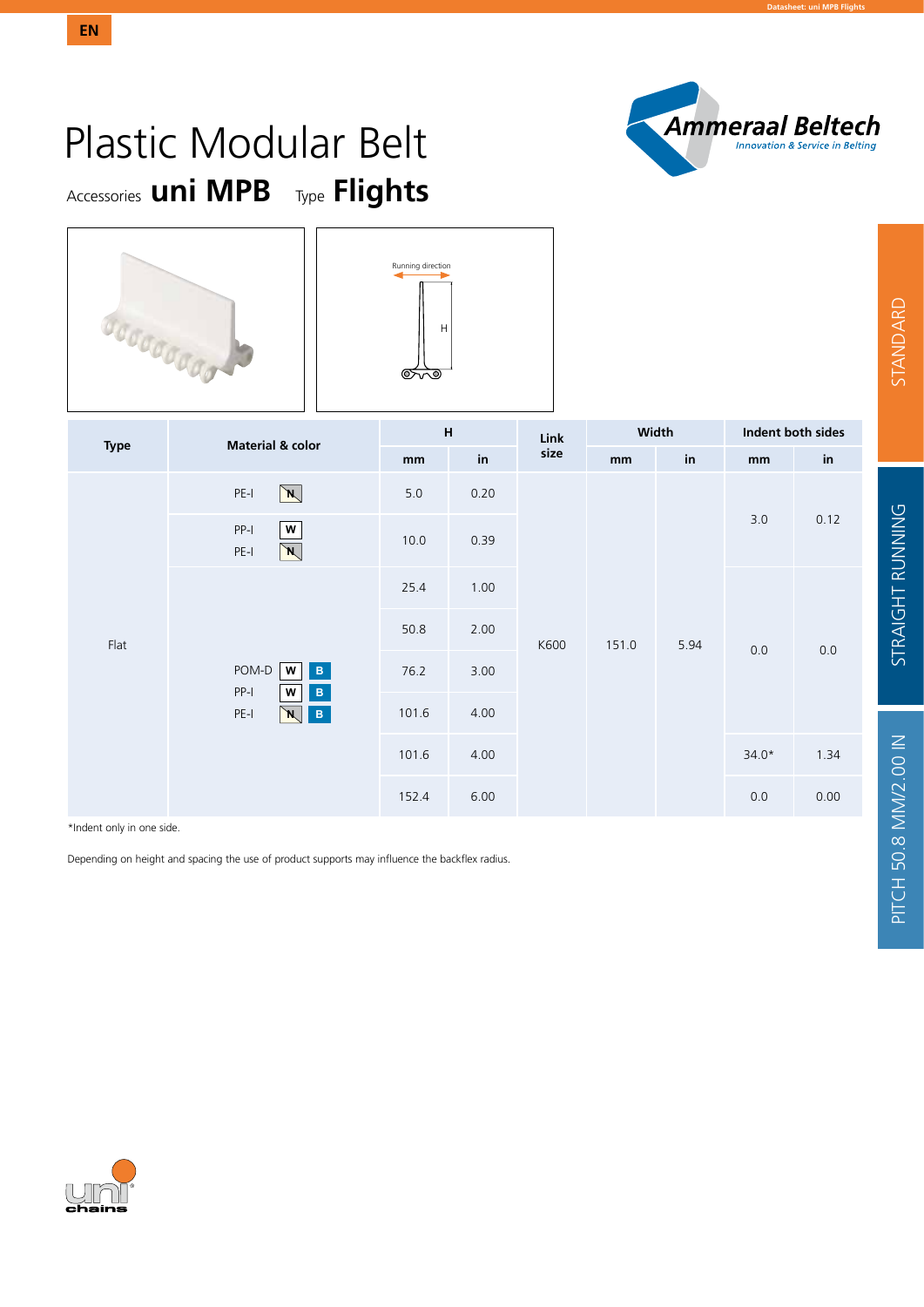



|             | <b>Material &amp; color</b>    |       | н    |      | Width |      | Indent both sides |      |
|-------------|--------------------------------|-------|------|------|-------|------|-------------------|------|
| <b>Type</b> |                                | mm    | in   | size | mm    | in   | mm                | in   |
| Non Stick   | $\mathbb{N}$<br>PP-I<br>B<br>W | 76.2  | 3.00 | K600 | 151.0 | 5.94 |                   | 0.00 |
|             | <b>N</b><br>PE-I<br>B<br>W     | 101.6 | 4.00 |      |       |      | 0.0               |      |





| <b>Type</b>                                                    | <b>Material &amp; color</b> | н    |      | Link  | Width |     | Indent both sides |    |
|----------------------------------------------------------------|-----------------------------|------|------|-------|-------|-----|-------------------|----|
|                                                                |                             | mm   | in   | size  | mm    | in  | mm                | in |
|                                                                |                             | 50.8 | 2.00 |       |       |     |                   |    |
| PP-I<br>W<br>B<br>`N,<br>10% Non Stick<br>`N<br>PE-I<br>W<br>B | 76.2                        | 3.00 | K600 | 151.0 | 5.94  | 0.0 | 0.00              |    |
|                                                                | 101.6                       | 4.00 |      |       |       |     |                   |    |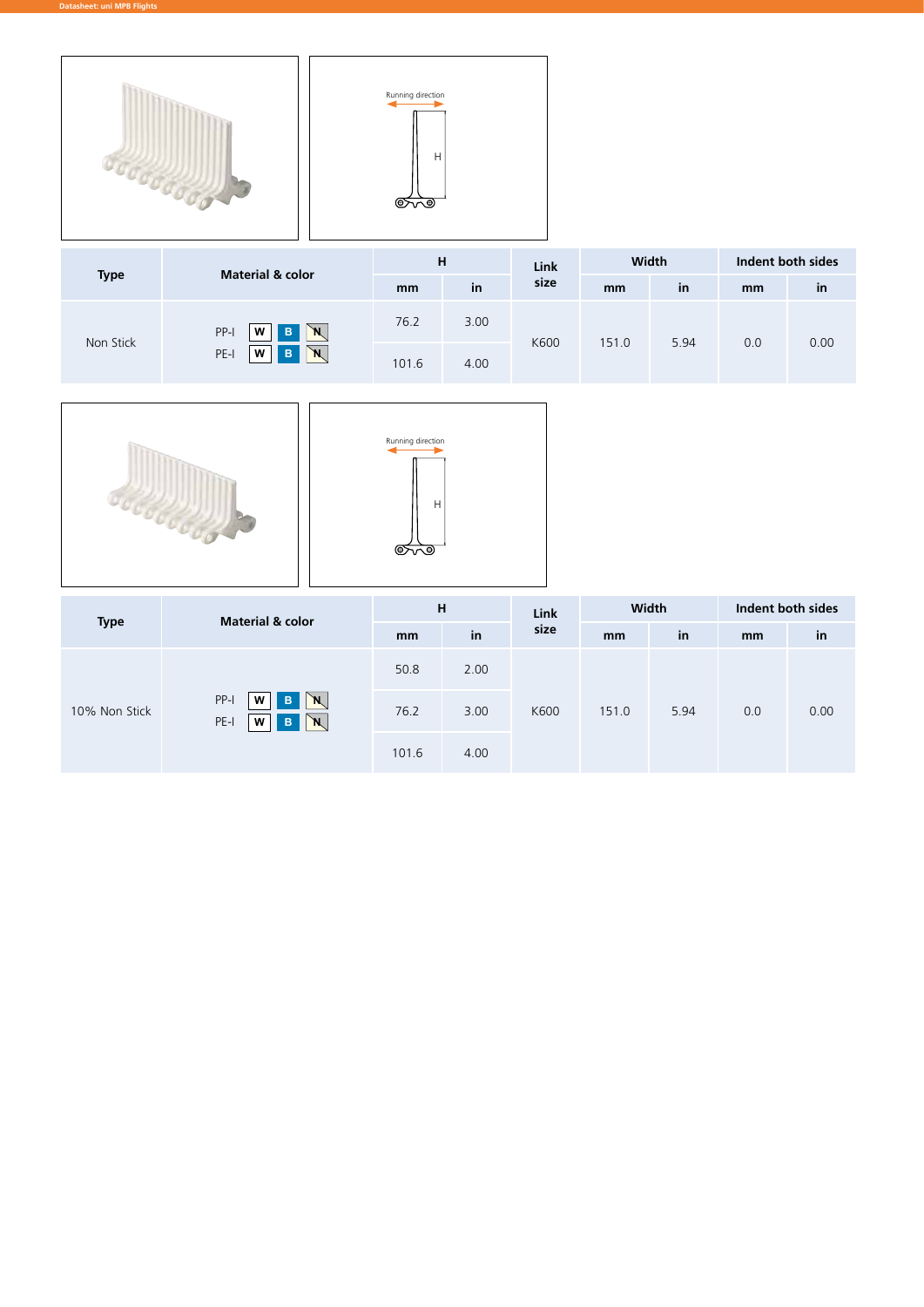



|      | <b>Material &amp; color</b><br><b>Type</b>        | H             |      | B    |      | Link  | Width |     | Indent both sides |    |
|------|---------------------------------------------------|---------------|------|------|------|-------|-------|-----|-------------------|----|
|      |                                                   | mm            | in   | mm   | in   | size  | mm    | in  | mm                | in |
|      | PP-I<br>$\blacksquare$<br>W                       | 76.2          | 3.00 |      |      |       |       |     |                   |    |
| Bent | PP-I<br>$\, {\bf B}$<br>w<br>PE-I<br>$\mathbb{N}$ | 101.6<br>4.00 | 52.0 | 2.05 | K600 | 151.0 | 5.94  | 0.0 | 0.00              |    |
|      | PP-I<br>B<br>W                                    | 152.4         | 6.00 |      |      |       |       |     |                   |    |





| <b>Material &amp; color</b><br><b>Type</b> |                       | н     |      | B    |      | <b>Link</b> | Width |      | Indent both sides |      |
|--------------------------------------------|-----------------------|-------|------|------|------|-------------|-------|------|-------------------|------|
|                                            | mm                    | in    | mm   | in   | size | mm          | in    | mm   | in                |      |
|                                            | Cupped<br>$PP-I$<br>W | 76.2  | 3.00 |      |      |             | 151.0 | 5.94 | 0.0               | 0.00 |
|                                            |                       | 101.6 | 4.00 | 52.0 | 2.05 | K600        |       |      |                   |      |
|                                            |                       | 152.4 | 6.00 |      |      |             |       |      |                   |      |





| <b>Type</b>  | <b>Material &amp; color</b> | H     |      | B             |      | Link | Width |      | Indent both sides |      |
|--------------|-----------------------------|-------|------|---------------|------|------|-------|------|-------------------|------|
|              |                             | mm    | in   | <sub>mm</sub> | in   | size | mm    | in   | mm                | in   |
|              | PP-I<br>W                   | 76.2  | 3.00 | 52.0          | 2.05 | K600 | 151.0 | 5.94 | 0.0               | 0.00 |
| Cupped drain |                             | 101.6 | 4.00 |               |      |      |       |      |                   |      |
|              | 152.4                       | 6.00  |      |               |      |      |       |      |                   |      |